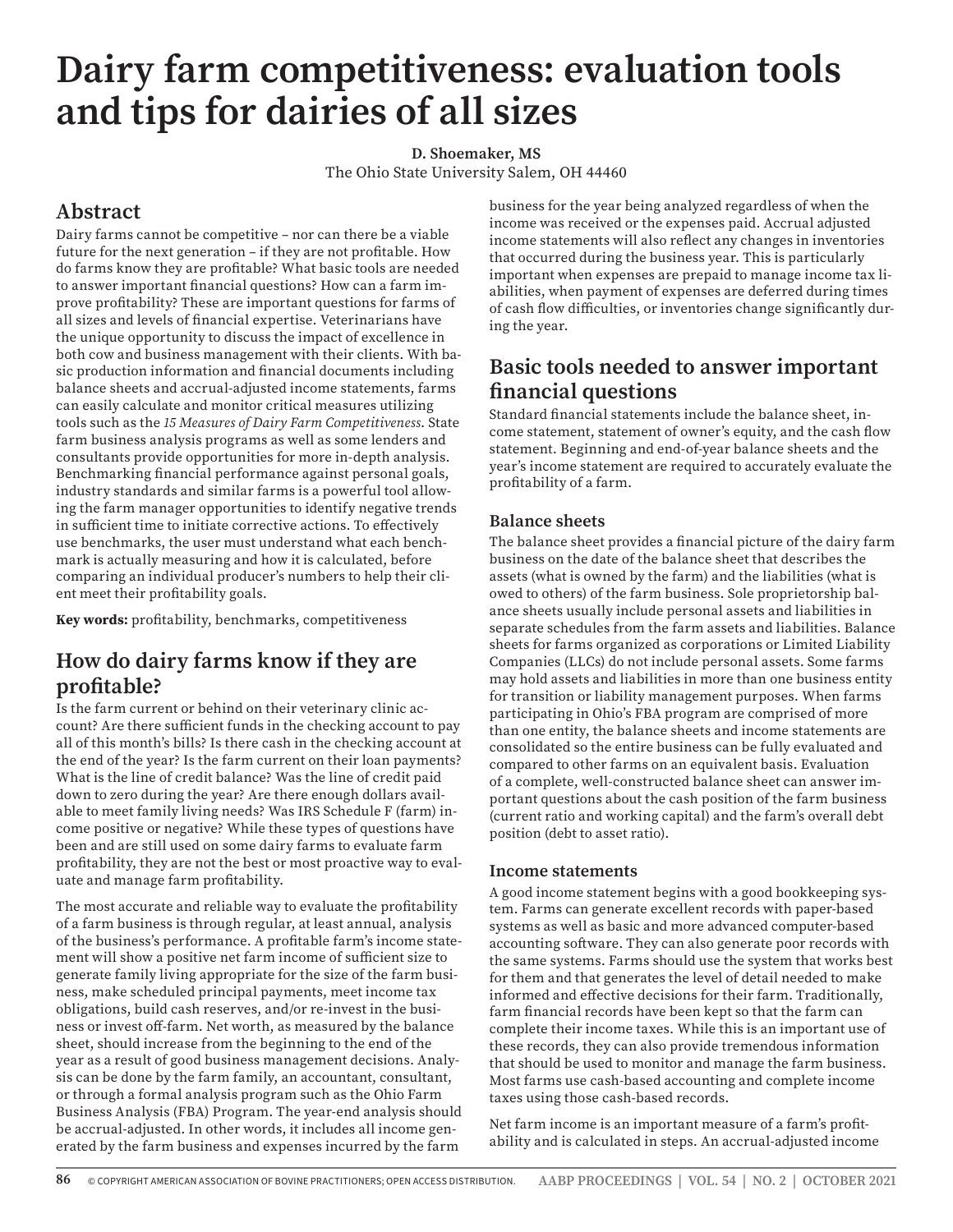statement begins with gross cash income less total cash expenses. The difference between these equals net cash income. Accrual adjustments are made in the second step by comparing the value of current assets including prepaids and supplies, growing crops, accounts receivable, market livestock inventories, crop and feed inventories, and other current assets, as well as breeding livestock and current liabilities including accounts payable and accrued interest at the beginning and the end of the year using the farm's balance sheets. The net change in value of these asset and liability categories are added or subtracted from net cash farm income which results in the farm's net operating profit. The final step is to include a charge for the economic depreciation representing normal use, wear and tear on machinery, equipment, buildings and improvements used in the production of milk, replacement heifers and any feed raised on the farm in the year being evaluated. The Ohio FBA standard economic depreciation rates are 7% of the value of machinery and equipment, 15% for titled vehicles, and 5% for buildings and improvements. This depreciation charge is not actually "paid" in cash each year. Purchases of these assets happen over time and require larger cash outlays in the year purchased. This economic depreciation charge recognizes that over time a business must generate the funds to replace their physical assets it they wish to continue in the dairy business.

# **Importance of accrual-adjusted calculations**

Effective business evaluation and financial decisions are made using accrual-adjusted information. Cash accounting can under- or over-state actual performance. The following example illustrates the impact of using balance sheet information as well as cash paid during the business year to calculate the total cost of feed fed to produce milk in the year being evaluated.

Example: A 100-cow dairy sold 2,500,000 pounds or 25,000 hundredweight (cwt) of milk in 2020 and purchases all of their feed. Their 1/1/2020 balance sheet showed that they had prepaid feed and feed inventories worth \$85,000 to be fed in 2020, as well as an accounts payable total of \$20,000 for feed that was fed in 2019, but not yet paid for on 1/1/2020. Cash paid for feed in 2020 totaled \$300,000. Their 1/1/2021 balance sheet showed prepaid feed and feed inventories worth \$110,000 to be fed in 2021, and an accounts payable total of \$5,000 for feed fed in 2020 that had not yet been paid for on 1/1/2021.

#### **2020 cash basis feed cost:**

Total feed cost = \$300,000 (cash paid for feed in 2020) Feed cost per cwt = \$300,000/25,000 cwt = \$12 per cwt

#### **2020 accrual adjusted feed cost:**

```
Total feed cost =
```

```
$85,000 - $20,000 + $300,000 - $110,000 + $5,000 = $260,000Feed cost per cwt = $260,000/25,000 cwt = $10.40/cwt
```
While the cash basis feed cost is easier to calculate, the accrual adjusted calculation includes only the cost of the feed that the cows consumed to make the milk sold in 2020 and is the accurate 2020 feed cost.

### **Enterprise analysis**

Farms that complete enterprise analysis with the Ohio FBA program can evaluate profitability on a per cow and per cwt basis. Farms choose to participate in the program, so this is not a large or a random sample, but is typically fairly representative of the range of sizes and management systems found in Ohio. The bottom-line numbers in the dairy enterprise analysis are cost of production per cwt, and net return per cow (Table 1). Average net return per cow for all farms varies from year to year, influenced primarily by milk and feed markets. Direct and overhead cost of production (COP) for all herds ranged from \$18.45 to \$19.30 per cwt, averaging \$18.95 with a 4-year average net return per cow of \$320, ranging from a loss of \$155 per cow in 2018 to a positive \$759 per cow in 2020. The summary also presents average data for the top 20 to 25% of farms sorted by net return per cow. While cost per cwt averaged 9% less for the high performing group, or \$17.24 per cwt, average net return per cow was nearly three times higher, averaging \$901 per cow from 2017 to 2020. With sufficient cow numbers, these farms are very competitive, and have greater opportunities to build cash reserves and invest in the future of their dairy farms.

## **Evaluating dairy farm competitiveness – a tool**

In the mid-1980's, Ohio dairy farmers began to experience increasing volatility and uncertainty in milk prices, and declining margins. As these conditions intensified, farmers asked

|                                        | 2017    | 2018    | 2019    | 2020    | 4 year average |
|----------------------------------------|---------|---------|---------|---------|----------------|
| Number of herds                        | 28      | 19      | 17      | 18      |                |
| Average of all herds                   |         |         |         |         |                |
| Direct + overhead COP per cwt.         | \$18.73 | \$18.45 | \$19.30 | \$19.30 | \$18.95        |
| Net return per cow <sup>1</sup>        | \$424   | (5155)  | \$250   | \$759   | \$320          |
| Average of high 20% - 25% <sup>2</sup> |         |         |         |         |                |
| Direct + overhead COP per cwt.         | \$17.69 | \$15.48 | \$17.24 | \$18.54 | \$17.24        |
| Net return per cow <sup>1</sup>        | \$802   | \$748   | \$897   | \$1,156 | \$901          |
|                                        |         |         |         |         |                |

<sup>1</sup> Before labor and management charge

2 Sorted by net return per cow

Data from Ohio Farm Business Analysis Program. The Ohio State University

**Table 1:** Comparison of total cost of production (COP) per cwt and net return per cow, average and high 20%, conventionally managed Ohio dairy farms, 2017 – 2020.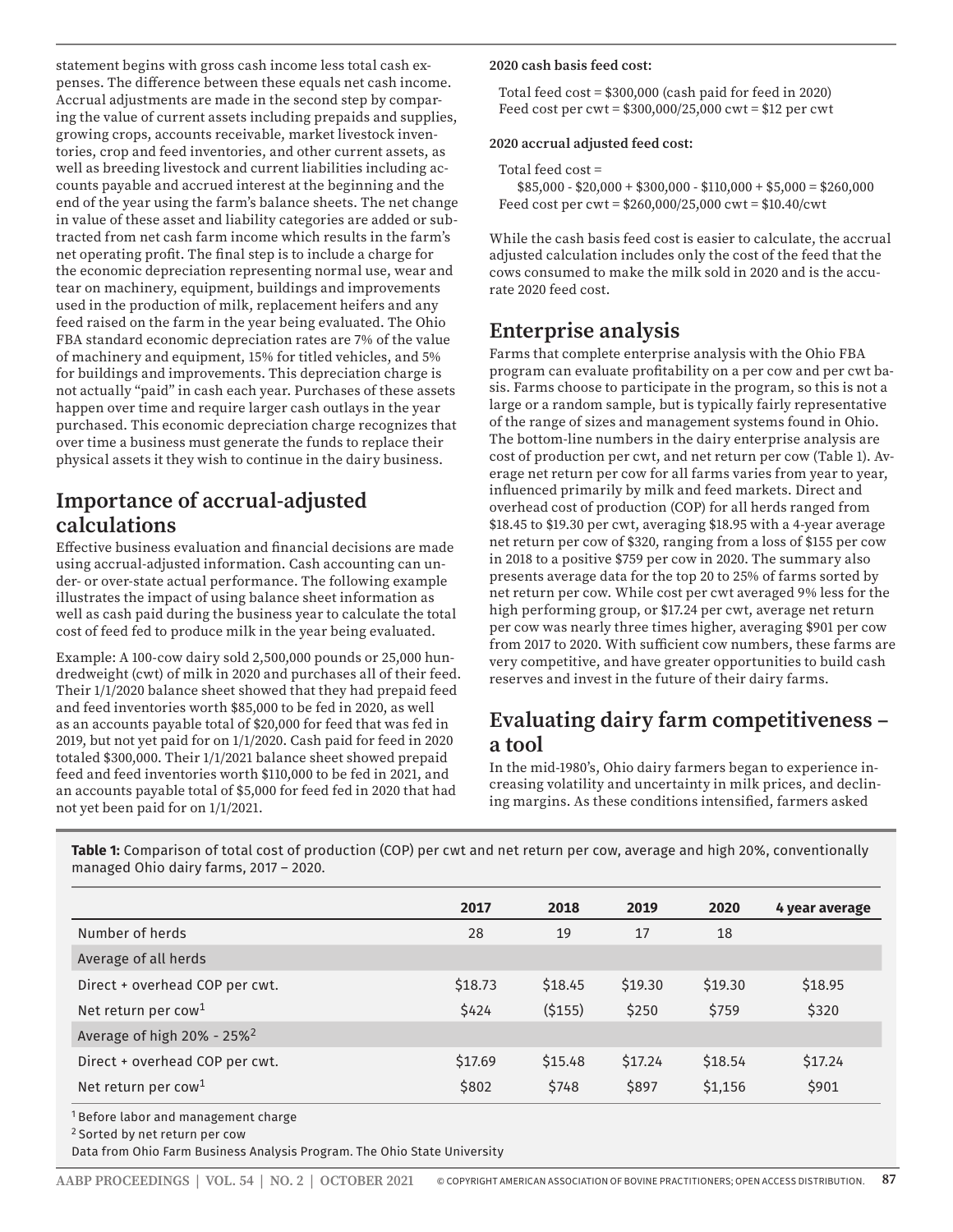Ohio State University's Dairy Excel Team how they should evaluate their farm businesses to help them answer two important questions: 1) How do I know if I am competitive? and 2) How do I know if I am ready to expand my herd? Generally, these farms did not have extensive financial documents to help answer these questions. With these factors in mind, the team developed and published the 15 Measures of Dairy Farm Competitiveness<sup>1</sup> in October, 1997. Revisions in January 2008 and January 2019 responded to on-going changes in the dairy industry.

The 15 Measures are designed for farmers to be able to calculate the 11 production and financial measures using basic production information including cow numbers and cwt of milk sold, their cash-based income statement, and basic balance sheets and then compare their results to competitive levels (Table 2). Text for each measure includes a formula, an example calculation, and a brief discussion including assistance in making accrual adjustments when needed, how to interpret the benchmark, suggestions if the benchmark is not being met, and related measures to consider.

# **Additional tools – farm business summaries and databases**

Many states have farm business analysis programs operated by land grant universities, community colleges, private organizations, or accounting firms. These programs offer farms the opportunity to receive assistance translating their farm's information into a complete financial analysis of the whole farm, as well as dairy and crop enterprise analysis. In Ohio, FBA participants receive personalized benchmark reports for their farm's financial performance as well as for the dairy and crop enterprises which includes costs of production per cow, cwt, acre, ton and bushel. These enterprise specific benchmark reports show the range of income and expenses broken down into 10 percentile groups. This type of report is helpful to show the range of performance achieved by similar farms operating under similar conditions. FBA programs publish annual summaries that are available to non-participating farms desiring to compare their performance to the average of all farms, the average of the highest performing farms, or the enterprise benchmark reports.

# **Effective use of benchmarking tools**

Benchmarks can be very useful to help managers compare their performance to either industry standards, other farmers or both. Critical questions must be asked and answered before using a benchmark. These questions include:

- Where did the benchmark come from?
- What does the benchmark include?
- How is it calculated?
- What value does it have to the farm's business?

**Table 2:** Financial benchmarks, 15 Measures of Dairy Farm Competitiveness<sup>1</sup>.

| <b>Measure</b>                                                                  | <b>Competitive level</b>                                              |  |  |
|---------------------------------------------------------------------------------|-----------------------------------------------------------------------|--|--|
| <b>Rate of production</b>                                                       |                                                                       |  |  |
| 1. Pounds of milk sold per worker                                               | ≥1,000,000 energy corrected milk<br>in a freestall/parlor             |  |  |
| <b>Cost control</b>                                                             |                                                                       |  |  |
| 2. Feed cost per cwt of milk sold<br>Income over feed cost                      | Top 25%<br>Top 25%                                                    |  |  |
| 3. Operating expense ratio (OER)                                                | OER $\leq 70\%$                                                       |  |  |
| <b>Capital efficiency</b>                                                       |                                                                       |  |  |
| 4. Dairy investment per cow                                                     | $\le$ \$11,000 per cow                                                |  |  |
| 5. Asset turnover ratio (ATR)                                                   | ATR $\geq 0.60$                                                       |  |  |
| <b>Profitability</b>                                                            |                                                                       |  |  |
| 6. New farm income (NFI)                                                        |                                                                       |  |  |
| Rate of return on farm assets (ROA)                                             | $NFI \geq $1,300$ per cow                                             |  |  |
| 7. Rate of return on farm assets (ROA)                                          | ROA >10%                                                              |  |  |
| <b>Liquidity</b>                                                                |                                                                       |  |  |
| 8. Current ratio (CR)                                                           | CR 3.0 to 3.5                                                         |  |  |
| Working capital (WC)                                                            | $WC \geq 25\%$ of gross revenue                                       |  |  |
| <b>Repayment schedule</b>                                                       |                                                                       |  |  |
| 9. Scheduled debt payment<br>(principal, interest, and capital lease payments). | <10% of gross receipts<br><\$400 per cow                              |  |  |
| 10. Debt to asset ratio<br>11. Debt per cow                                     | $\leq 30\%$<br><\$3,300 if not expanding<br><\$4,300 during expansion |  |  |